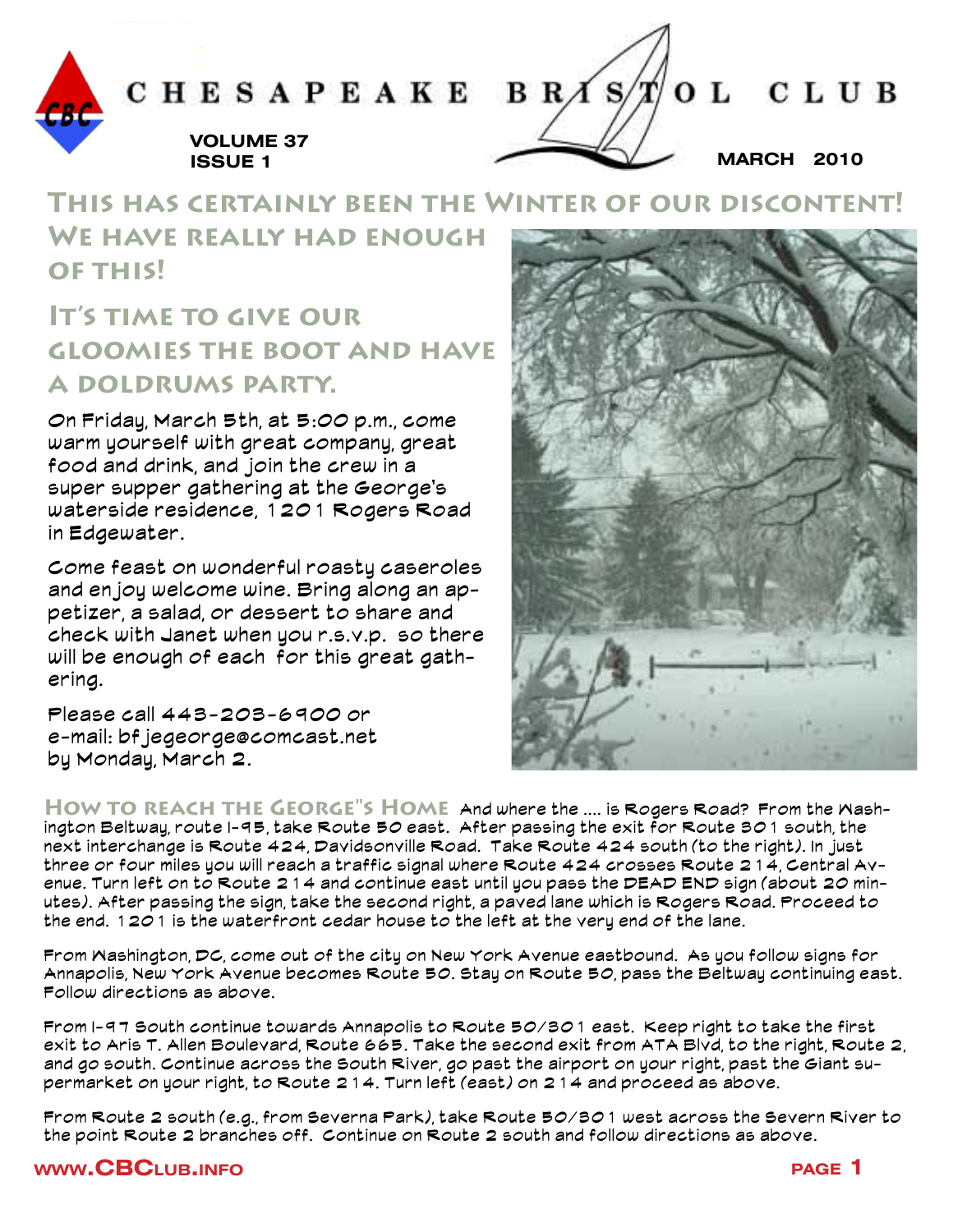**it will soon be time for the CBC planning session for our 2010 season, and one of our great gatherings.**

**COME TO THE BAY RIDGE COMMUNTY CLUB HOUSE ON SUNDAY, MARCH 14, at 3:00 p.m. \***

**How do you like your chicken? fried or baked?**

**FIRST THERE WILL BE A HAPPY HOUR** and then we'll look at the schedule for our 2010 sailing season and the exciting events on the calendar, volunteer to help, and then we will have a real feast

**Bring** along your favorite beverage, a veggie, salad, or dessert to share, and a good appetite. The CBC will provide some great chicken.

**PETER OR MARGARET MADDEN** at 410-757-5578 or e-mail them at <pemjmadden@verizon.net> by March 8 to reserve your roasted or fried chicken

### **Remember : Daylight Savings starts that morning!**

**DON'T FORGET:** Bring along your corrected Membership form and your dues for this year. (The sooner we get our information all together, the better ouyr directory will be...)

HOW TO REACH THE BAY RIDGE CIVIC ASSOCIATION CLUBHOUSE

By Land: Head East on Forest Drive (Rt.. 655) from Rt. 2 at Parole, through 9 traffic lights at which time you will be on Bay Ridge Road. Pass the Bay Ridge gates and turn left onto East Lake Drive. Bear right and go 4/10 mile to the sign on the left for the Bay Ridge Civic Association Clubhouse. Turn in and you will find plenty of parking.

By "Sea": You will find the Lake Ogleton entrance NW of AH1 (formerly ww Pt.) Be sure that the #1 & #5 flashers stay lined up with you fore and aft stays. Don't let the tide carry you out of the channel. Boats with 5' draft go in and out at all times with no trouble. Once inside bear to port and you will find plenty of room to anchor in good water. The Clubhouse is at the East end of the lake at the marina. Dinghy in!

#### **www.CBC**LUB.INFO **page 2**

meet &

PLAN !

 $HUC_I$   $LAUCH$ !

FEAST

TOAST ! CHEER !

greet !

talk !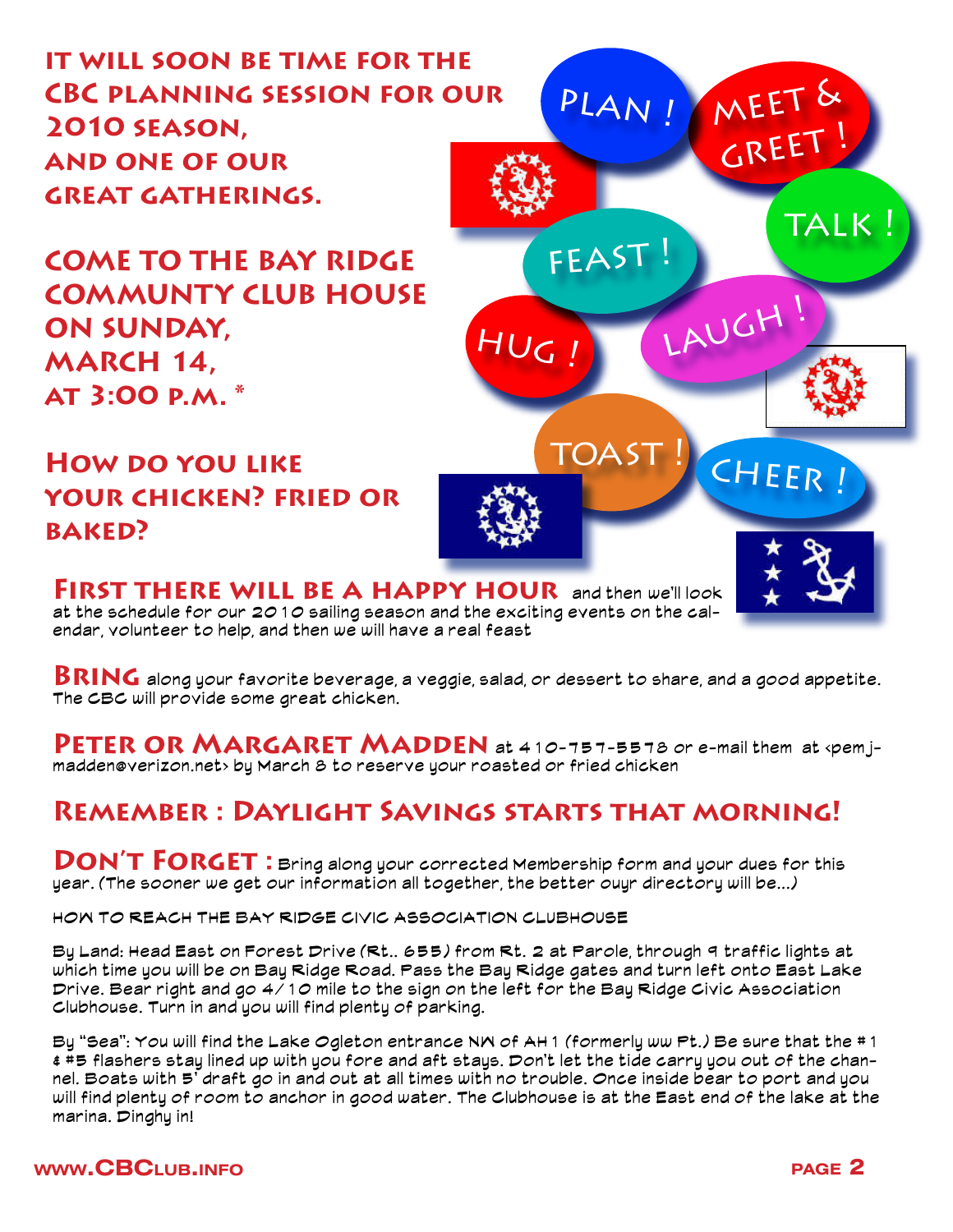## **Congratulations**



to our very own Carol Patterson for her award as one of the Annapolis dwellers that is

"MORE THAN JUST A PRETTY FACE"

Carol was noted for her marvelous work in the Memorial Garden at the First Presbyterian Church in the Historic area of the city.

Paste this URL into your computer and listen to Carol and the other 10 winning Annapolitans tell why they love it here.

 http://www.visitannapolis.org/nomination-form/index.aspx

# $B^{\mathbf{O}} N^{\mathbf{K}} E R_{\mathbf{S}}^{\mathbf{T}}$  **T**wo

Good Old **B COO** is looking for someone who will love and enjoy her as much as the Kennards have over their many years on the Bay. She is all spruced up and waiting for a new owner and Shirley and Hunter are cherishing all the memories of wonderful times aboard her with all their CBC friends.

They don't plan to abandon the CBC, but will be as active as they can... even in their dotage . . . . . . . . which they are rapidly approaching.

They love you all!

**Check out the February Spinsheet! We got a great writeup! Thank you, Deb!**

mark your calendars ! you won't want to miss our kickoff spring luncheon which will be held on april 25th. details will be in the next notice!